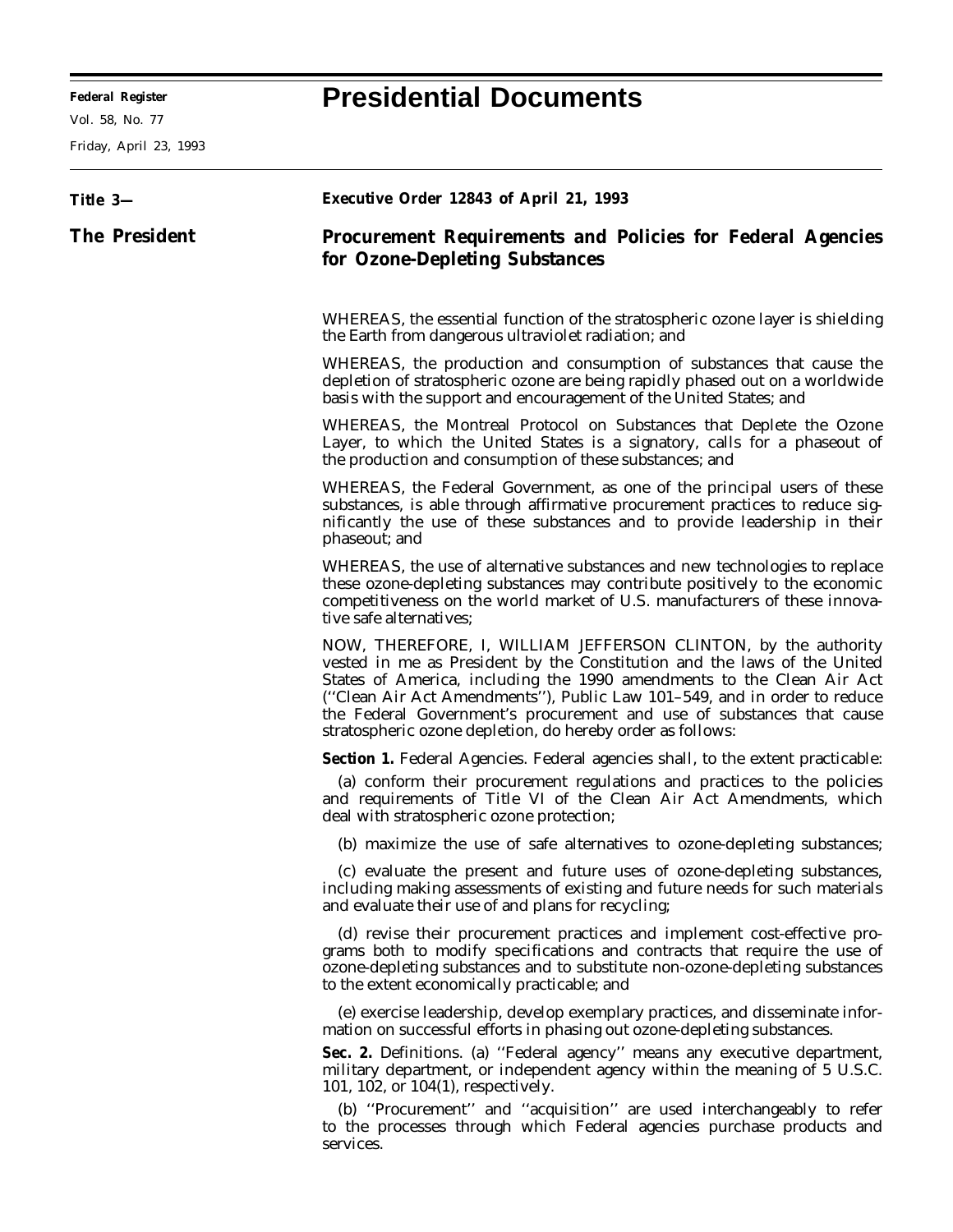(c) ''Procurement regulations, policies and procedures'' encompasses the complete acquisition process, including the generation of product descriptions by individuals responsible for determining which substances must be acquired by the agency to meet its mission.

(d) ''Ozone-depleting substances'' means the substances controlled internationally under the Montreal Protocol and nationally under Title VI of the Clean Air Act Amendments. This includes both Class I and Class II substances as follows:

(i) ''Class I substance'' means any substance designated as Class I in the **Federal Register** notice of July 30, 1992 (57 Fed. Reg. 33753), including chlorofluorocarbons, halons, carbon tetrachloride, and methyl chloroform and any other substance so designated by the Environmental Protection Agency (''EPA'') by regulation at a later date; and

(ii) ''Class II substance'' means any substance designated as Class II in the **Federal Register** notice of July 30, 1992 (57 Fed. Reg. 33753), including hydrochlorofluorocarbons and any other substances so designated by EPA by regulation at a later date.

(e) ''Recycling'' is used to encompass recovery and reclamation, as well as the reuse of controlled substances.

**Sec. 3.** *Policy.* It is the policy of the Federal Government that Federal agencies: (i) implement cost-effective programs to minimize the procurement of materials and substances that contribute to the depletion of stratospheric ozone; and (ii) give preference to the procurement of alternative chemicals, products, and manufacturing processes that reduce overall risks to human health and the environment by lessening the depletion of ozone in the upper atmosphere. In implementing this policy, prior to final promulgation of EPA regulations on Federal procurement, Federal agencies shall begin conforming their procurement policies to the general requirements of Title VI of the Clean Air Act Amendments by:

(a) minimizing, where economically practicable, the procurement of products containing or manufactured with Class I substances in anticipation of the phaseout schedule to be promulgated by EPA for Class I substances, and maximizing the use of safe alternatives. In developing their procurement policies, agencies should be aware of the phaseout schedule for Class II substances;

(b) amending existing contracts, to the extent permitted by law and where practicable, to be consistent with the phaseout schedules for Class I substances. In awarding contracts, agencies should be aware of the phaseout schedule for Class II substances in awarding contracts;

(c) implementing policies and practices that recognize the increasingly limited availability of Class I substances as production levels capped by the Montreal Protocol decline until final phaseout. Such practices shall include, but are not limited to:

(i) reducing emissions and recycling ozone-depleting substances;

(ii) ceasing the purchase of nonessential products containing or manufactured with ozone-depleting substances; and

(iii) requiring that new contracts provide that any acquired products containing or manufactured with Class I or Class II substances be labeled in accordance with section 611 of the Clean Air Act Amendments.

**Sec. 4.** *Responsibilities.* Not later than 6 months after the effective date of this Executive order, each Federal agency, where feasible, shall have in place practices that, where economically practicable, minimize the procurement of Class I substances. Agencies also shall be aware of the phaseout schedule for Class II substances. Agency practices may include, but are not limited to:

(a) altering existing equipment and/or procedures to make use of safe alternatives;